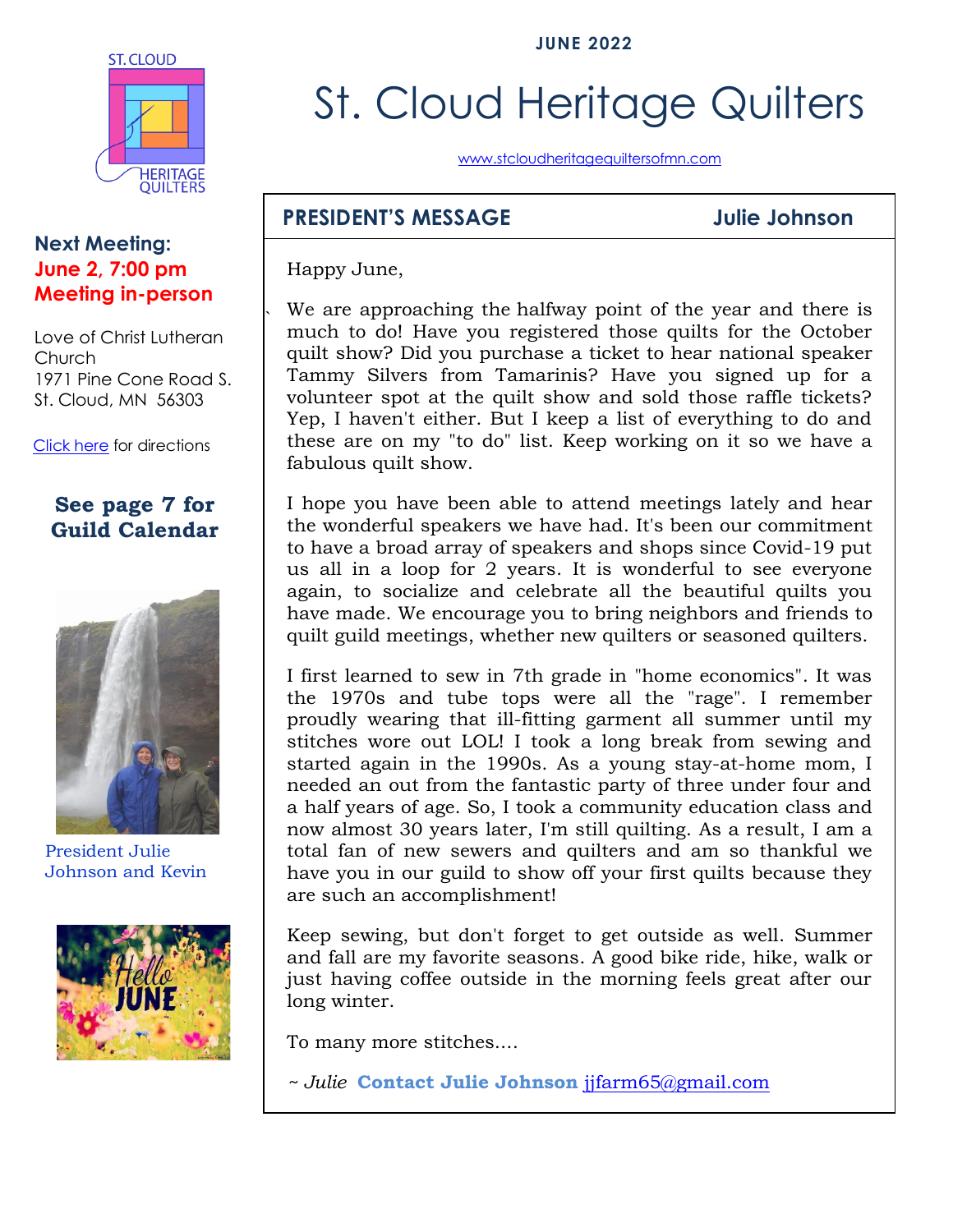### **PROGRAMS Nancy Piltz**

#### **June 2nd Program**

Our June speaker is Bonnie Lundorff of Willow Wood Market. Willow Wood Market is a quilt shop/wool studio tucked in the woods in northern Minnesota, just south of Bemidji. They feature quilt patterns from their favorite designers as well as their own original design patterns for needle felting, wool applique, stitcheries, rug hooking, and traditional pieced projects. They have kits to make them, and have all the supplies you need if you would like to create your own.

**There will also be a workshop with Bonnie on June 3rd. See page 3 for details on how to register. There are only a few spots left.**



#### **October Guest Speaker – Tammy Silvers of Tamarinis**

We are now accepting payment to reserve your seat for our October guest speaker, Tammy Silvers of Tamarinis. The presentation will take place on Saturday, October 8th, 2022 at 7:00 p.m. at the River's Edge Convention Center, St Cloud. Ticket fee is \$10.00. Seats must be paid for by our July 7th meeting. Any remaining seats will be available to the general public beginning July 8th, on a first come basis. Remember: If you attend the presentation and turn in your prepaid ticket, you will receive \$10.00 off on your 2023 SCHQ membership dues. Bring form and payment to any guild meeting.

Registration for Tammy Silvers presentation

| Name |  |  |
|------|--|--|
|      |  |  |

Email

Phone **Phone** 

Tickets will be available for pick up at our September 1st meeting or at the ticket window at the quilt show on October 8th.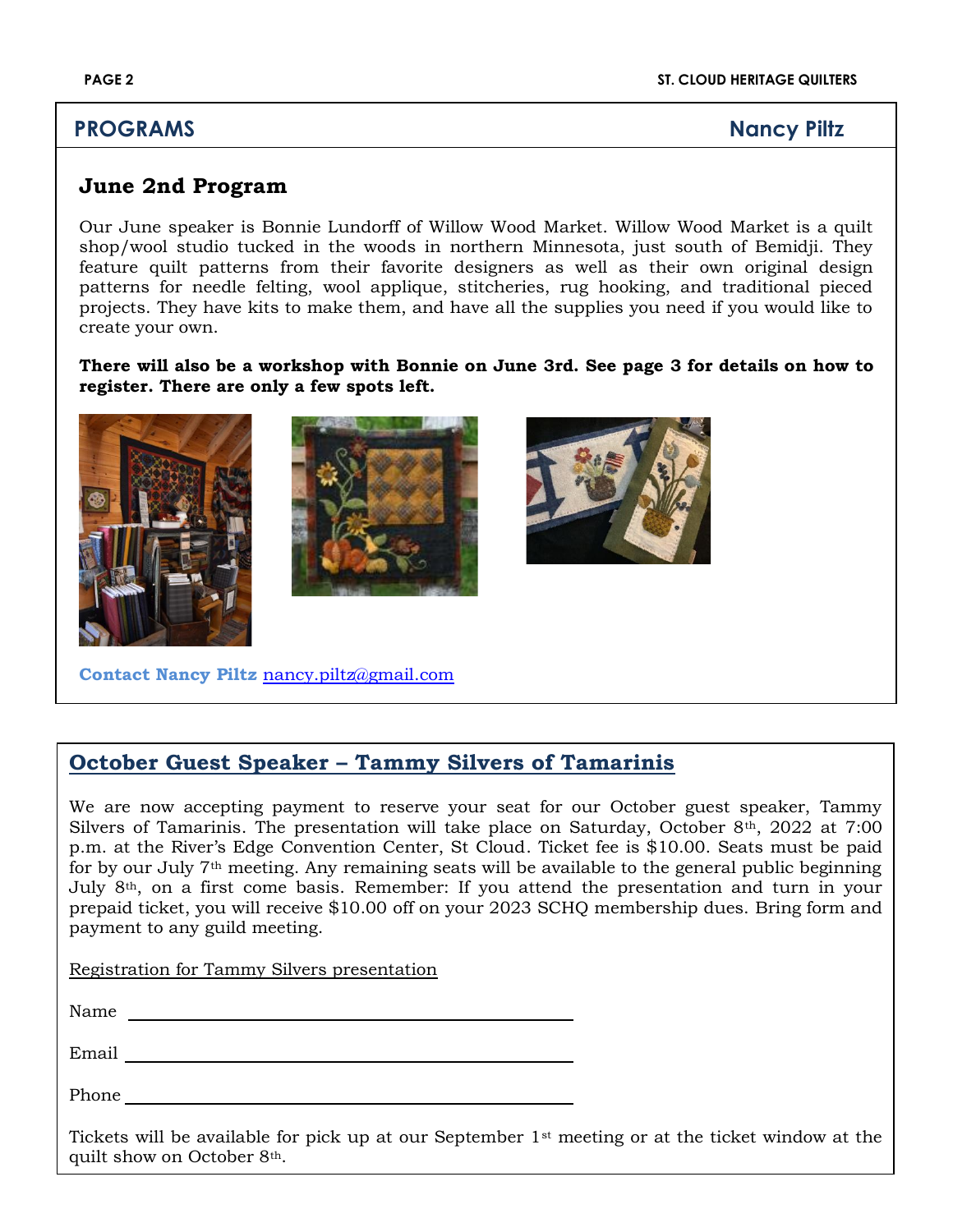### **SPECIAL EVENTS – June 3rd Workshop with Bonnie Lundorff Mary Proell Nancy Piltz**

The Guild is hosting a wool applique workshop with Bonnie Lundorff on Friday, June  $3<sup>rd</sup>$  from 9 am to noon. Bonnie will also be the speaker for the June 2nd Guild meeting.



Banner for the Season Summer

Class fee is \$40 which includes the kit. In addition to the kit, you will need the following supplies.

- **Scissors**
- Freezer paper
- Iron or share one
- Embroidery floss or size 8 pearl cotton in dark blue, soft red, gold and brown. She will have the needed colors to buy from her also.

The workshop will be held at Sartell Community Center, 850 19th Street South, Sartell, MN, [\(320\) 258-7331.](https://www.google.com/search?q=sartell+community+center&rlz=1C1CHZO_enUS923US923&oq=sartell+community+center&aqs=chrome..69i57j46i175i199i512j0i512j0i457i512.4235j0j9&sourceid=chrome&ie=UTF-8)

#### **The class has a limit of 15 people and there are a few spots open.**

How to register for the workshop:

- **Contact Mary Proell** [xrayproell@hotmail.com](mailto:xrayproell@hotmail.com) or 320-282-5338
- Mail the form below with a \$40 check payable to St. Cloud Heritage Quilters

#### Bonnie Lundorff Wool Applique Workshop Registration Form (Workshop June 3rd )

Name

Email Address\_\_\_\_\_\_\_\_\_\_\_\_\_\_\_\_\_\_\_\_\_\_\_\_\_\_\_\_\_\_\_\_\_\_\_\_\_\_\_\_\_\_\_\_\_\_\_\_\_

Mail form and check for \$40, payable to St. Cloud Heritage Quilters to:

Mary Proell, 813 2<sup>nd</sup> Ave. No., Sartell, MN 56377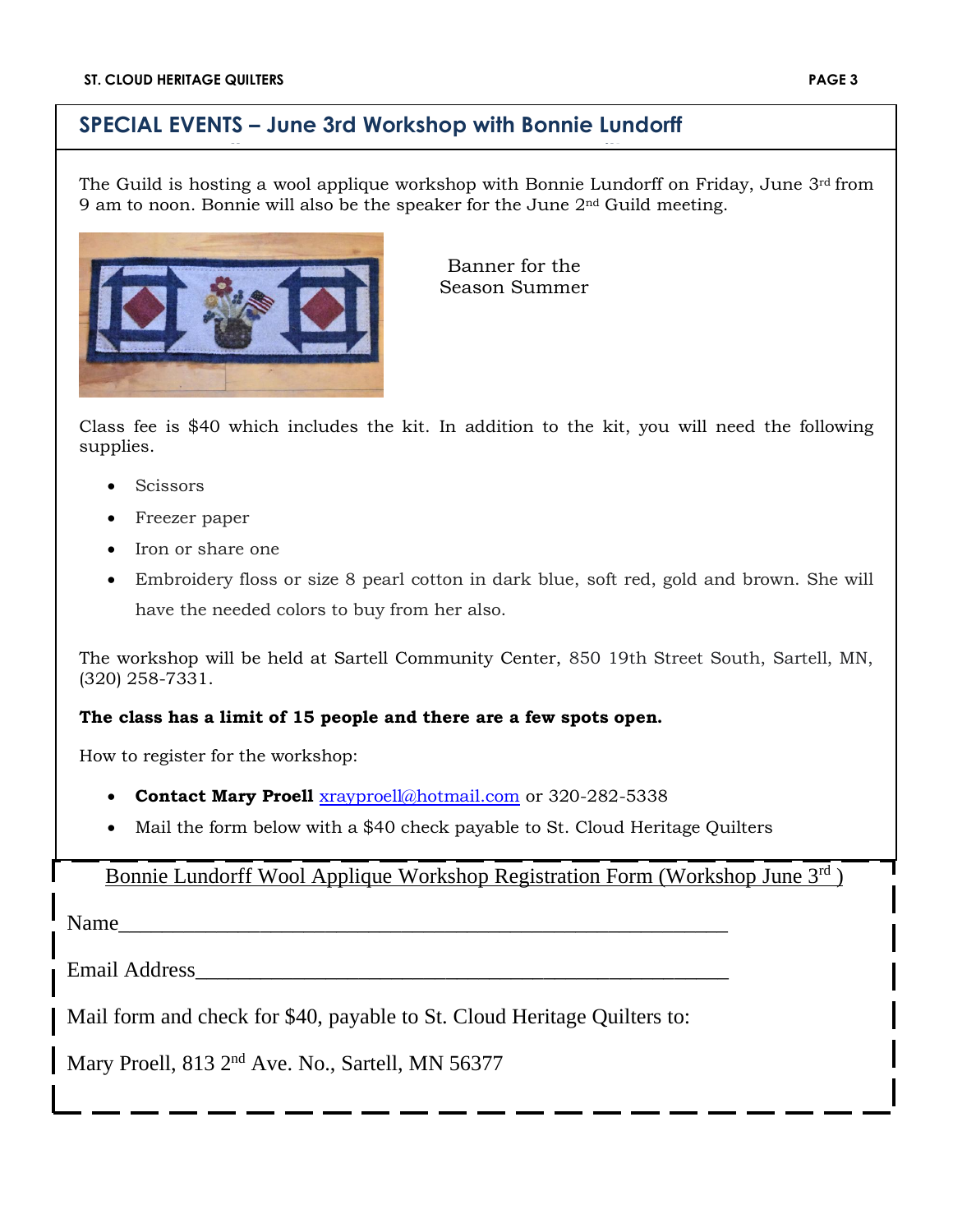#### **QUILT SHOW - 2022 Chris Hoover and Renee Sauve**

#### **SCHQ Quilt Show "Land of 10,000 Pieces …" - News**

**WE NEED YOUR QUILTS!!!** Quilt registration is now open and we are looking for quilts. Our current number registered is less than 50 – not quite the number we are looking for. Registration forms and the instruction sheet are included with this newsletter. One registration is in PDF format and the other is a word document. There will also be printed forms available at the meetings. Please read the instruction sheet before filling out the forms as some changes have been made. Submit the completed forms to Maggie Voigt via mail, email, or at the meetings. Her contact information is on the instruction sheet.

Regarding that number we are asking you for, please tell us what that number means in the description part of the form. Some of the totals Maggie has so far: 56,391 pieces; 5,475 days; 48 quilting patterns; 54 shops; 18 flowers; 3,600 miles; 96 circumference seams; 186 pounds of tomatoes; 3 pumpkins; 3 witches' hats; and 4 little chicks. I can't wait to see these quilts and read about these numbers!

Two more things: NO hanging sleeve is required for any quilt. Please know that if your quilt is small, we may use pins to hang it instead of the hangers.

20 Blocks for 2020 was a block of the month I offered during 2020. If you are entering these in the quilt show, enter them under the category "Special Group Hanging" and list the group name as 20 Blocks for 2020. My President's Challenge for 2020 was called "It's All about the Numbers". (Quilts were supposed to be 20" square and I gave out fabric to be included in the quilts.) Enter these quilts in the 2020 President's Challenge category.

**We are looking for donations for our raffle basket/small quilt auction.** Whole baskets, single item donations and small quilted items will be accepted. This is a very successful fundraiser at our show so please consider donating. Contact Mary Proell [xrayproell@hotmail.com](mailto:xrayproell@hotmail.com) or Pam Rickbeil [pamela.rickbeil@gmail.com](mailto:pamela.rickbeil@gmail.com) if you have questions.

**We are posting show updates every Thursday on our quilt show Facebook page!** Please share our posts with your friends to get the word out. We would love to share photos of quilts that will be in our show. Full on shots or close up photos of the piecing/quilting would be greatly appreciated. Send photos to Chris Hoover.

**Tales of the Traveling Raffle Quilt -** The beautiful raffle quilt has been making appearances around Minnesota.

- May 9th it was at the Baxter Guild. Chris Hoover and Terri Bahn displayed the quilt and sold 100 tickets.
- May 10th it was at Gruber's Quilt Shop. Maggie Voigt and Nancy Piltz displayed the quilt in the common area and sold 42 tickets.
- May 11th it was at Gruber's Quilt Shop. Maggie Voigt and Diann Kremer displayed the quilt in the common area and even with all the storms were able to sell 24 tickets.

**We are looking for people to sell raffle tickets on June 17th and 18th at Grubers. If you are available to help, contact Mary Ann Terwey 320-291-1655 (call or text)**  [mterwey3@gmail.com.](mailto:mterwey3@gmail.com)

*(Continued on page 5)*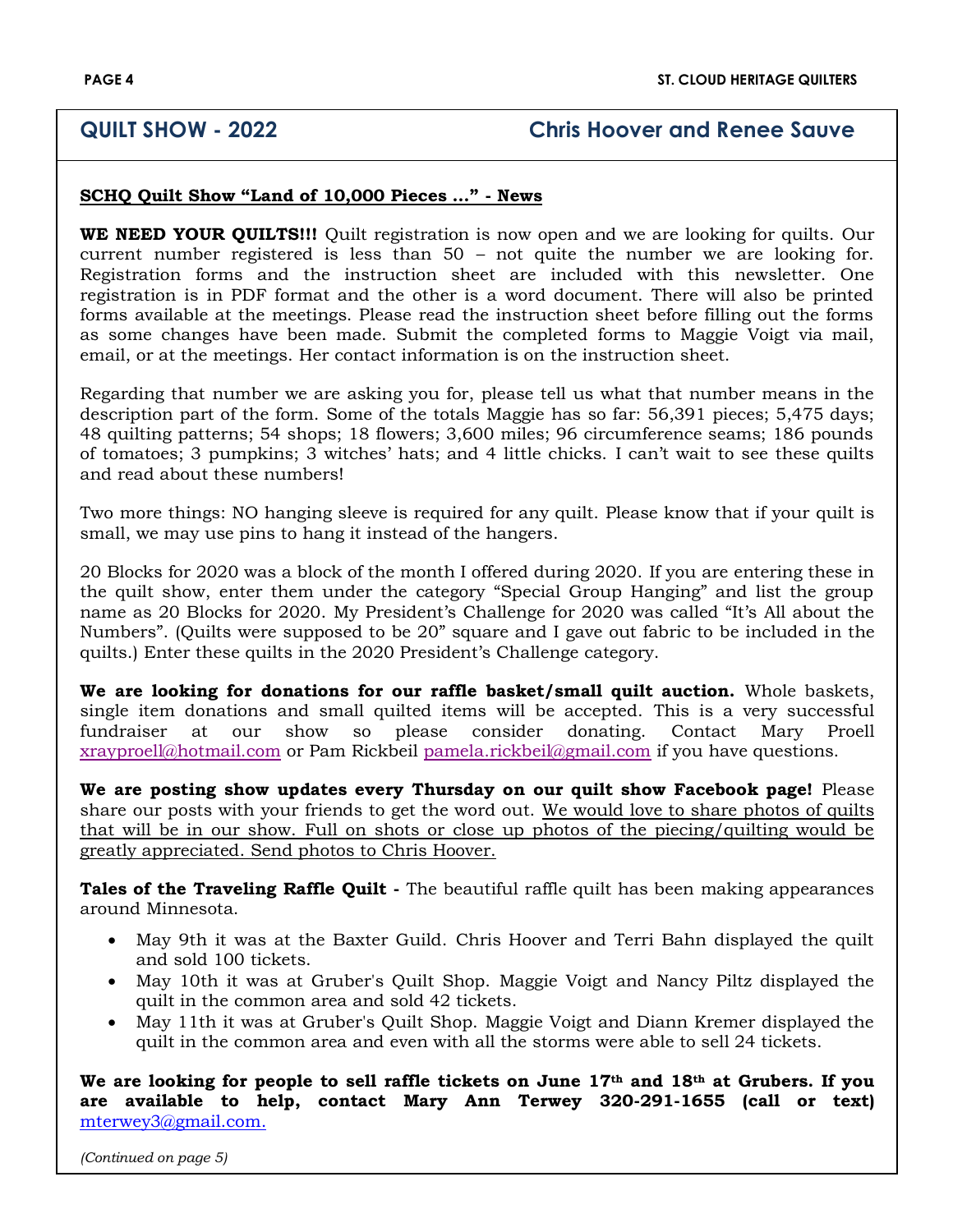#### **QUILT SHOW – 2022**

*(Continued from page 4)*

**We are also looking for 4 people to sell raffle tickets at the MQ show on Thursday, June 16th. Time slots are 9 to 11 or 11 – 1; two people per time slot.** If you are interested, please email Chris.

Our quilt show is not just about making money for the guild. The quilt show committee considers our show to be educational and inspirational too. We want to educate the public on who we are, what we do and what we do for the community. We want to inspire attendees to become quilters (if they aren't already) or to expand their quilting skills if they are quilters. We want everyone to share our passion. I have been told that some members feel their quilts aren't elaborate enough or good enough to be in our show which makes me really sad. I wasn't inspired to start my quilting career because of an elaborate applique quilt, or foundation pieced quilt, or even a quilt with thousands of pieces like our raffle quilt. I was inspired 33 years ago by a simple, scrappy, blue log cabin lap quilt that I saw. Those simple shapes made me think, "I can do this!" I love all quilts and am inspired by all quilts, but that simple log cabin quilt is the reason I became a quilter. Your "simple" quilt could inspire someone to become a quilter, too. Please, please consider entering at least one quilt in our show. The sooner, the better!

**Contact Chris Hoover** [whirligigdesign@charter.net](mailto:whirligigdesign@charter.net) **or Renee Sauve**  [reneesauve47@gmail.com](mailto:reneesauve47@gmail.com)



## **Quilting Connects Us!**

Minnesota Quilters, Inc. 43rd Annual Show & Conference

June 16-18, 2022

River's Edge Convention Center, St. Cloud, Minnesota

**Minnesota Quilters is thrilled to bring you our 43rd Quilt Show and Conference live and in-person. To register or for more information go to:**

<https://web.cvent.com/event/2f5bde06-5e26-49ee-9740-56f3906f3a21/summary>

Volunteers are still needed for MQ's 43rd Annual Show and Conference - June 2022 at Rivers Edge Convention Center in St Cloud, MN

A variety of positions are still open. Here is the link to check out the many positions available and to sign-up. <https://www.signupgenius.com/tabs/6327fd806a6c8eac71-2022show>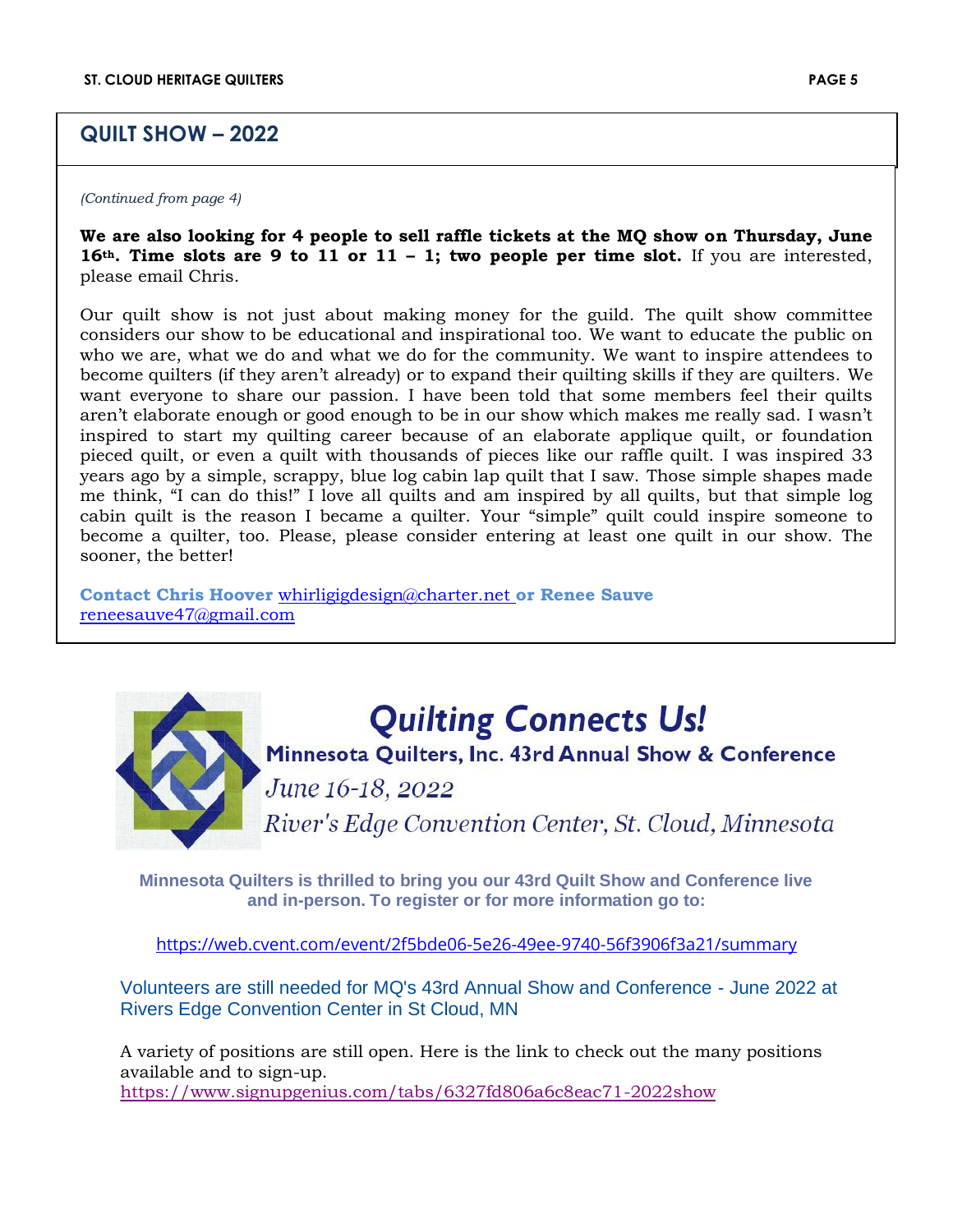#### **SMALL GROUPS Alice Sue Becker**

**2022 Mystery Quilt** - The First Clue (fabric requirements and cutting instructions) for Bobbin Along will be available at the June SCHQ meeting. If you are unable to attend, I will keep your clues for you and have them available at the following meeting. We have 25 participants in this program. If you have any questions, contact me at [karencyson@aol.com](mailto:karencyson@aol.com)

**Machine Embroiderers** - Are you interested in joining a small group to talk about machine embroidery? Any skill level is welcome – newbies all the way to embroidery masters. All embroidery types are welcome: wall hangings, quilting with your machine, or just adding embellishments to clothing. We would not be doing any sewing; it will be just a discussion group to share tips about our favorite threads, stabilizers, designs and, of course, show and tell. Let's all share our expertise with each other. Sign up at the meeting or contact Marjorie LaTour by email [mal2@charter.net](mailto:mal2@charter.net) or by phone 320-761-6362 (Note: email preferred).

**Featherweight Group** - The Featherweight Small Group is for sewers who own a Featherweight Sewing Machine. The group meets in person on the second Thursday of the month, from 9:30 am to 3:00 pm at Messiah Lutheran Church, 320 4th Ave N., Sartell. Cost is \$3 for use of the facility. Contact Julie Johnson (jifarm65@gmail.com) to be added to the email list for meeting notices.

**The Undercolor Club** - The Undercolor Club is meeting again. We meet at 5:30 in the seating area for Caribou Coffee in CashWise, the last Wed. of the month. Contact Marlyn Anderson [\(pyromarquilter@gmail.com\)](mailto:pyromarquilter@gmail.com) for more information.

We have graduated to a new book. It is "The Quilter's Field Guide to Color" by Rachel Hauser. There are 150 color swatches included in the book. You cut them apart and they are used in the different lessons. This author has you making a Bear Paw block for each lesson. As in the past we pick a lesson and make a block for the next meeting, illustrating that lesson in fabric. Using the same background fabric for all the blocks will aid in a cohesive quilt when all the blocks are sewn together.

**The Longarm Group** - The Longarm Group will start meeting again on Monday, June 6<sup>th</sup>, from 7-9 p.m. at Alice Sue Becker's house. If you own a long-arm or mid-arm quilting machine, or are thinking about buying one, you are welcome to join this group. We share ideas, designs, successes and failures(!) and dessert. Please email Alice Sue Becker [\(horsebeck@gmail.com\)](mailto:horsebeck@gmail.com) if you plan to attend.

**The Scrappy Stashbuster**s - We have one rule! All fabric must come from your stash, except background and backing can be newly purchased! Have as many or as few fabrics in your quilt as you want! Emphasis is making your stash smaller! We have no meeting time, day, or place. Anyone in the Guild can join and sew when and where you choose! When you have your quilt finished you have made your stash a little smaller and you can keep your quilt or donate to the Guild where Sue or Pat will see that it goes to a well-deserved place. Take a picture of your quilt and write a little something about it and give it to me and we can make a photo album of them. Also, since it is a small group, we can put some in the Guild quilt show this Fall! Happy sewing. Contact Diann Kremer [kremerdiann@hotmail.com](mailto:kremerdiann@hotmail.com) or Jan Stockinger [mark.jan@icloud.com.](mailto:mark.jan@icloud.com)

**Contact Alice Sue Becker** [horsebeck@gmail.com](mailto:horsebeck@gmail.com)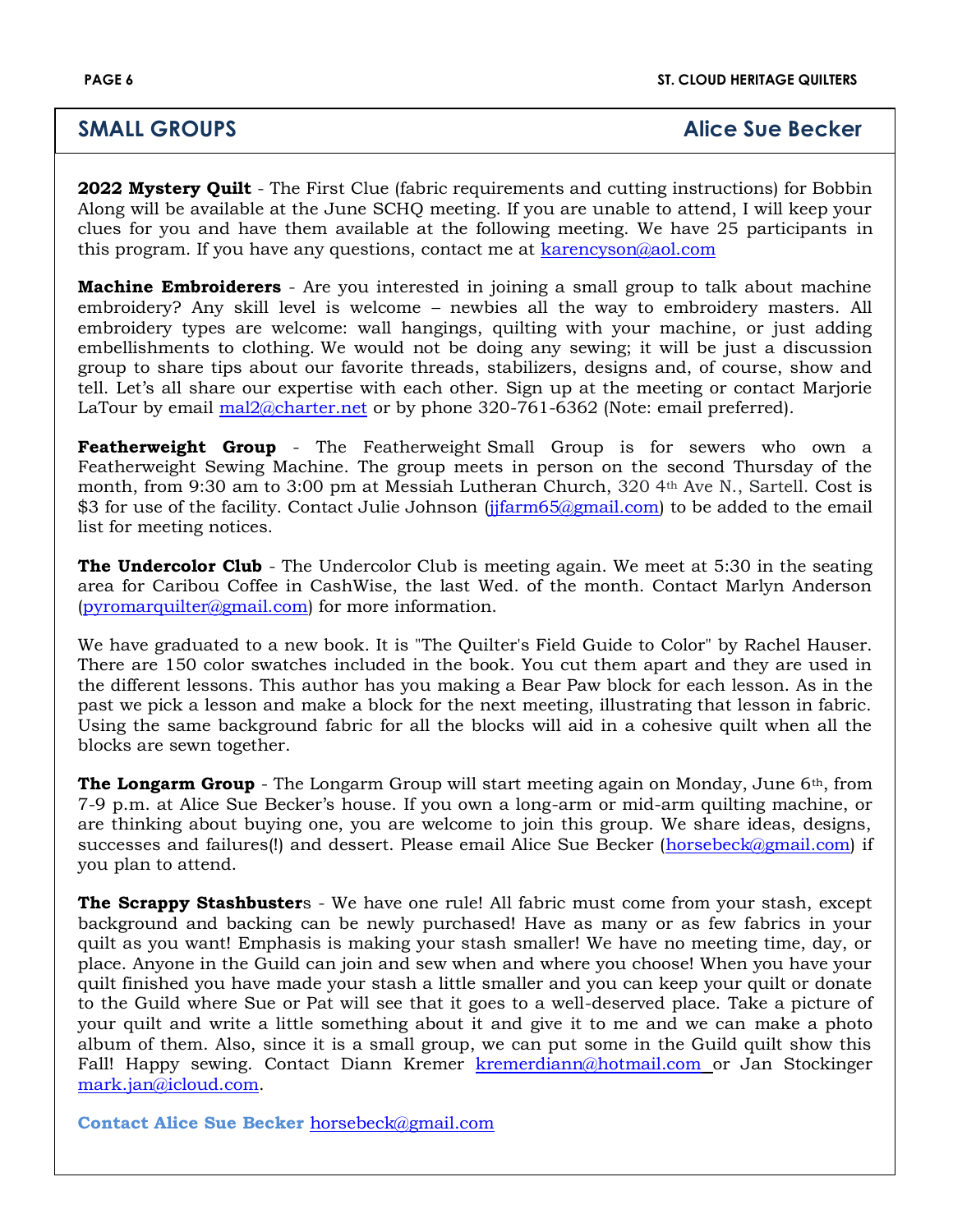**NEWSLETTER** Marie Zaczkowski

Anyone is welcome to put an article in the newsletter. The deadline for receipt of articles to appear in the July 2022 newsletter is the **15th** of June. The Guild also accepts ads. Contact me for advertising rates and requirements.

**Contact Marie Zaczkowski** [marie.](mailto:marie)zaczkowski@gmail.com

### **ST. CLOUD HERITAGE QUILT GUILD CALENDAR**

Remember to bring your membership card and wear your name tag at the meetings. Bring your show and tell items, birthday fabric/gift if it's your birthday month, money for birthday fabric/gift tickets if you want a chance to win the birthday donations, and finished service projects.

#### **2022**

June 2nd -- Guild Meeting, 7:00 pm; Program Speaker: Bonnie Lundorff, Willow Wood Market Designs, [https://www.willowwoodmarketdesigns.com](https://www.willowwoodmarketdesigns.com/)

June 3rd – 9 am-noon; Wool applique workshop with Bonnie Lundorff, Willow Wood Market. See page 3 for information

July 7th -- Guild Meeting, 7:00 pm; Program Speaker: Tracey Trevethan, TT Designs, <https://www.tracytrevethan.com/>

August 4th -- Guild Meeting, 7:00 pm; Program Speaker: Dawn Kraayenbrink, Just Sew Studio

Board meetings are usually held on the first Monday of the month at 7 p.m. and are currently being held by Zoom. If you want to attend a board meeting, email Julie Johnson [jjfarm65@gmail.com](mailto:jjfarm65@gmail.com) to receive a link for the meeting.

## **SUNSHINE** Mona Ritten Do you know a Guild member in need of a little sunshine? Can't we all use a little of that? If so, please call me (Mona's phone number can be found on the mailing page attached with this newsletter) and if no answer, leave a message or email me. **Contact Mona Ritten** [monaritten@gmail.com](mailto:monaritten@gmail.com)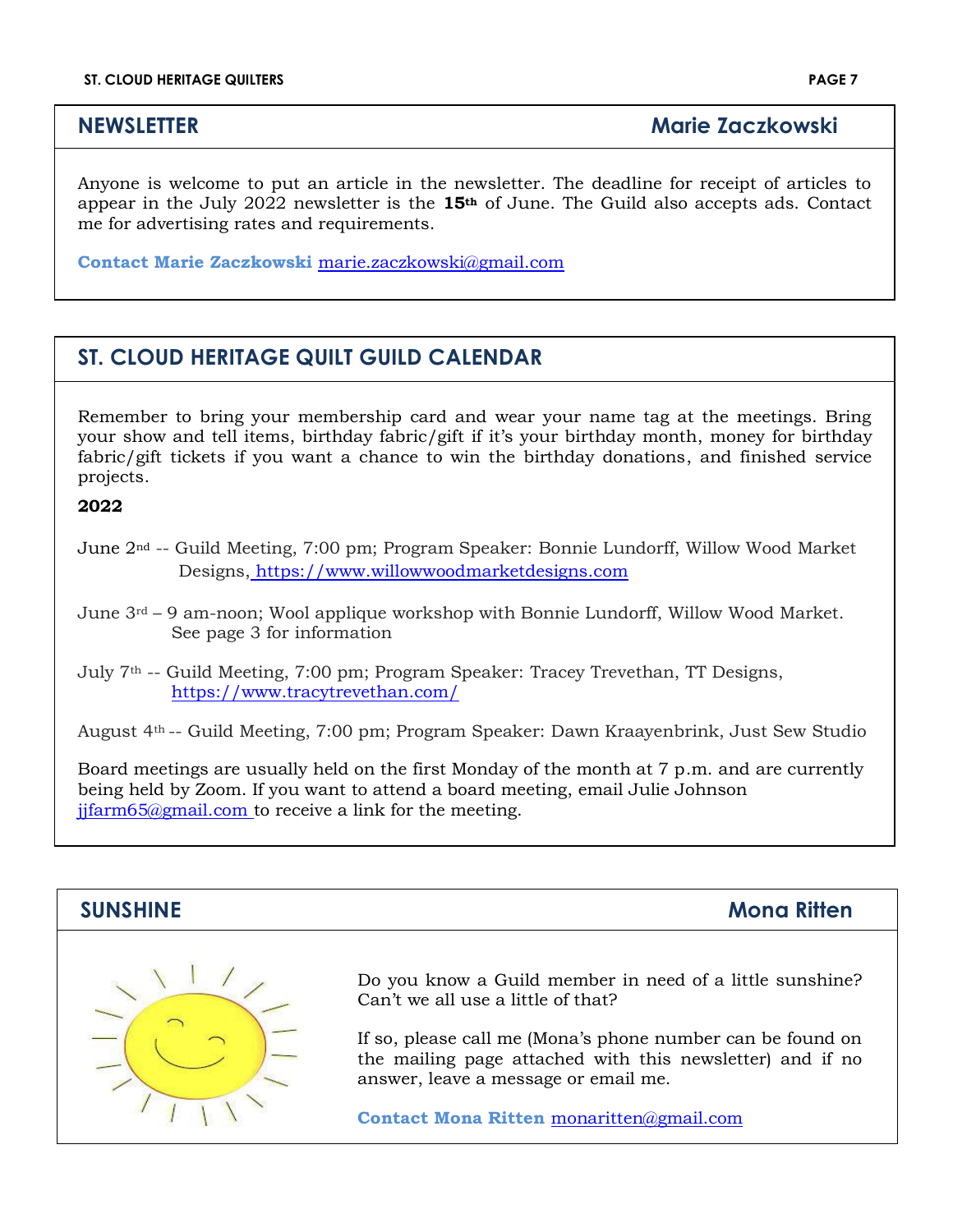#### **SCHQ BOARD MINUTES Diane Kremer**

#### **SCHQ Board Meeting Minutes**

**May 5, 2022**

**Present: Julie Johnson (President), Pam Rickbeil (President Elect), Diane Kremer, (Secretary), Sue Skoblik, Service Projects, Alice Sue Becker (Small Groups) Maggie Voigt (Treasurer) Marlys Eikmeier Co Treasurer, Mary Proell (Special Events), Fawn Wright Membership Chair, Nancy Piltz Programs, Alice Sue Becker Small Groups, Chris Hoover Quilt Show Chair**

The meeting was called to order at 5:34 pm by Julie Johnson.

A motion was made for the Approval of April, 2022 minutes by Alice Sue Becker and seconded by Sue Skoblik. All approved.

**Treasurer/Marlys Eikmeier:** Marlys made a motion to approve the April Financial 2022 report provided by Maggie Voigt and Diane Kremer seconded the motion. All approved.

**Membership/Fawn Wright:** Up to date we have 121 members and then at the SCHQ meeting we had five new members join our group. So, we have a total of 126 New members. Personal invites really bring in most of our new members. Please spread the news about our wonderful group to others.

**Programs/Nancy Piltz:** Next October Tammy Silvers of Tamarinis will be with us at our SCHQ meeting at the Civic Center in St. Cloud, part of the Quilt Show and she will be having a class on Saturday, October 8. Please watch for more information coming out about it soon.

**Service Projects/Sue Skoblik:** Thank you to Mary Proell and her quilt group for helping with making 50 under arm pillows for women or men for breast surgery. We have a total of 55 sewn. Thank you to Alice Sue for helping sew or surge cancer bags and we have 130 of them completed. The May 18 date for Service projects is at the VFW on the east side of St. Cloud on Wednesday, not Monday.

Ashley of Pathway to Youth will talk at a meeting and will present a ribbon in October.

Jackie of the Healing Center will be at the November meeting.

We would like to have Pockets of Hope and the VA program come and give a talk about their programs at a later date.

**Special Events:** Pat Spaeth class went well and she is a great teacher with new methods. She has a wealth of information that she loves to share. We had the class at the Sartell Community Center and rent was \$20.00 an hour. Great lighting in the room and Ann was very nice to work with in coordinating the reservation of the room.

Another class we have coming up is a wool class with Bonnie Lundorff, from Willow Wood Market on June 3 from 9am -12pm at the Sartell Community Center. There are a few more openings. They have space for 15 people and the cost is \$40.00.

*(Continued on page 10)*